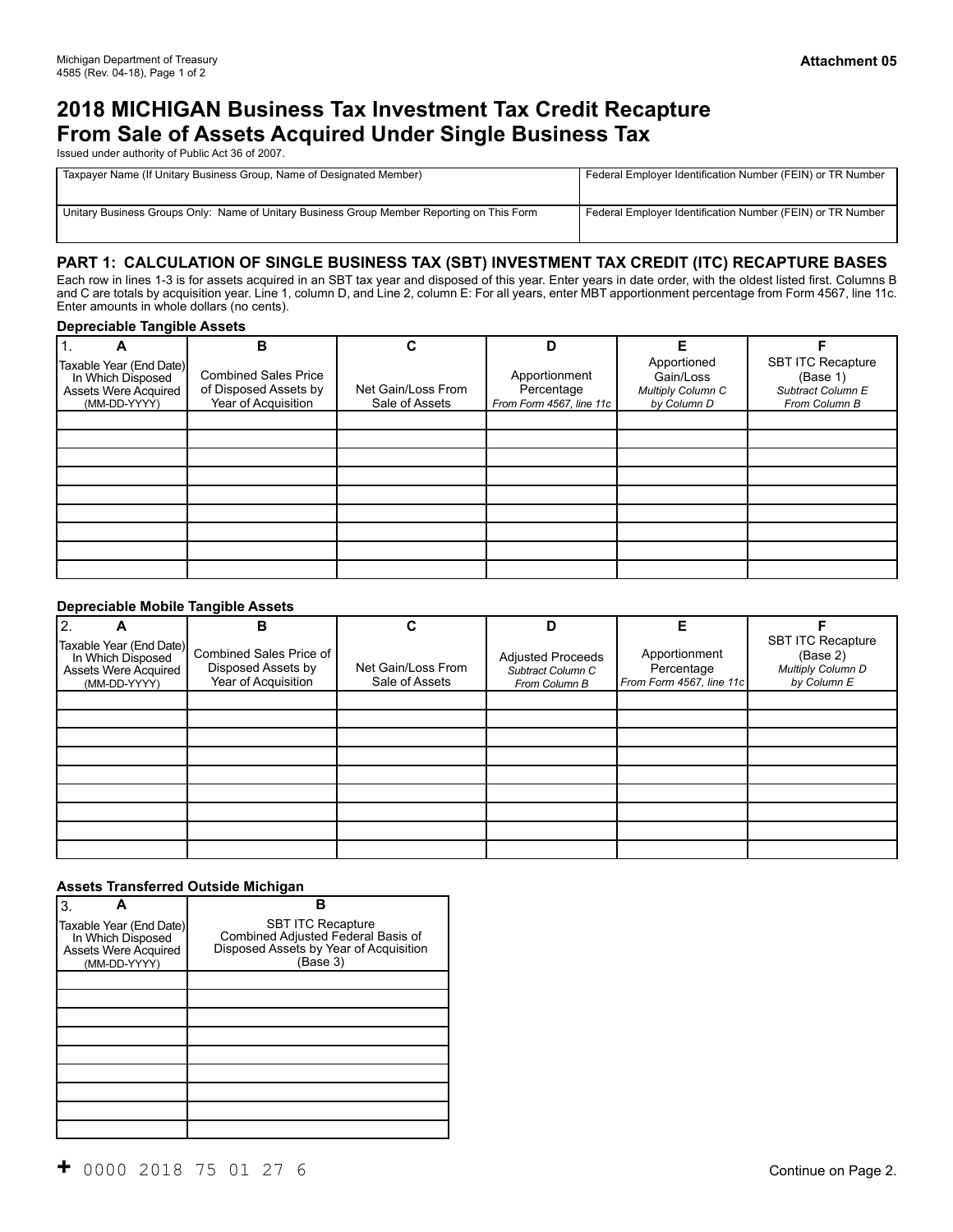2018 Form 4585, Page 2 of 2 FEIN or TR Number

UBG Member FEIN or TR Number

#### **PART 2: CALCULATION OF SBT ITC RECAPTURE RATES**

 Enter amounts from ALL prior SBT C-8000ITC forms filed for tax years beginning on or after January 1, 2000. Enter SBT tax years in date order. Enter amounts in whole dollars only (no cents).

| <sup>4</sup>                                                       | B                                              | С                               | D                                           | Е                                                  |
|--------------------------------------------------------------------|------------------------------------------------|---------------------------------|---------------------------------------------|----------------------------------------------------|
| <b>Return For</b><br><b>Taxable Year</b><br>Ending<br>(MM-DD-YYYY) | Net Capital Investment<br>(C-8000ITC, Line 24) | SBT ITC<br>(C-8000ITC, Line 33) | <b>SBT ITC Used</b><br>(C-8000ITC, Line 36) | Effective<br>Percentage Rate of<br>SBT ITC by Year |
|                                                                    |                                                |                                 |                                             | %                                                  |
|                                                                    |                                                |                                 |                                             | %                                                  |
|                                                                    |                                                |                                 |                                             | %                                                  |
|                                                                    |                                                |                                 |                                             | %                                                  |
|                                                                    |                                                |                                 |                                             | $\%$                                               |
|                                                                    |                                                |                                 |                                             | %                                                  |
|                                                                    |                                                |                                 |                                             | %                                                  |
|                                                                    |                                                |                                 |                                             | $\%$                                               |
|                                                                    |                                                |                                 |                                             | %                                                  |

#### Enter amounts from Form 4569, line 3, for all periods ending in 2008 or 2009.

| <b>Return For</b><br>Taxable Year<br>Ending<br>(MM-DD-YYYY) | <b>SBT ITC Carryforward Used</b><br>(Form 4569, line 3) |
|-------------------------------------------------------------|---------------------------------------------------------|
|                                                             |                                                         |

## **PART 3: CALCULATION OF SBT ITC RECAPTURE AMOUNTS**

| Enter amounts in whole dollars only (no cents).                                      |                                                                                                         |                                                                      |                                                   |
|--------------------------------------------------------------------------------------|---------------------------------------------------------------------------------------------------------|----------------------------------------------------------------------|---------------------------------------------------|
| 16.<br>A                                                                             | в                                                                                                       | С                                                                    | D                                                 |
| Taxable Year (End Date)<br>In Which Disposed<br>Assets Were Acquired<br>(MM-DD-YYYY) | <b>Total SBT ITC Recapture Base</b><br>by Year of Acquisition<br>Add Amounts from Columns 1F, 2F and 3B | Year-Specified Recapture<br>Percentage Rate from<br>Line 4, Column E | Recapture Amount<br>Multiply Column B by Column C |
|                                                                                      |                                                                                                         | $\frac{9}{6}$                                                        |                                                   |
|                                                                                      |                                                                                                         | $\frac{9}{6}$                                                        |                                                   |
|                                                                                      |                                                                                                         | $\frac{9}{6}$                                                        |                                                   |
|                                                                                      |                                                                                                         | $\frac{9}{6}$                                                        |                                                   |
|                                                                                      |                                                                                                         | $\frac{9}{6}$                                                        |                                                   |
|                                                                                      |                                                                                                         | $\frac{9}{6}$                                                        |                                                   |
|                                                                                      |                                                                                                         | $\frac{9}{6}$                                                        |                                                   |
|                                                                                      |                                                                                                         | $\frac{9}{6}$                                                        |                                                   |
|                                                                                      |                                                                                                         | $\frac{9}{6}$                                                        |                                                   |

| . TOTAL. Enter total of Line 6, column D. Add this amount to the total of Form 4570, Worksheet 2 |  |
|--------------------------------------------------------------------------------------------------|--|
| (in instructions), column U, if applicable, and carry the sum to Form 4570, line 19              |  |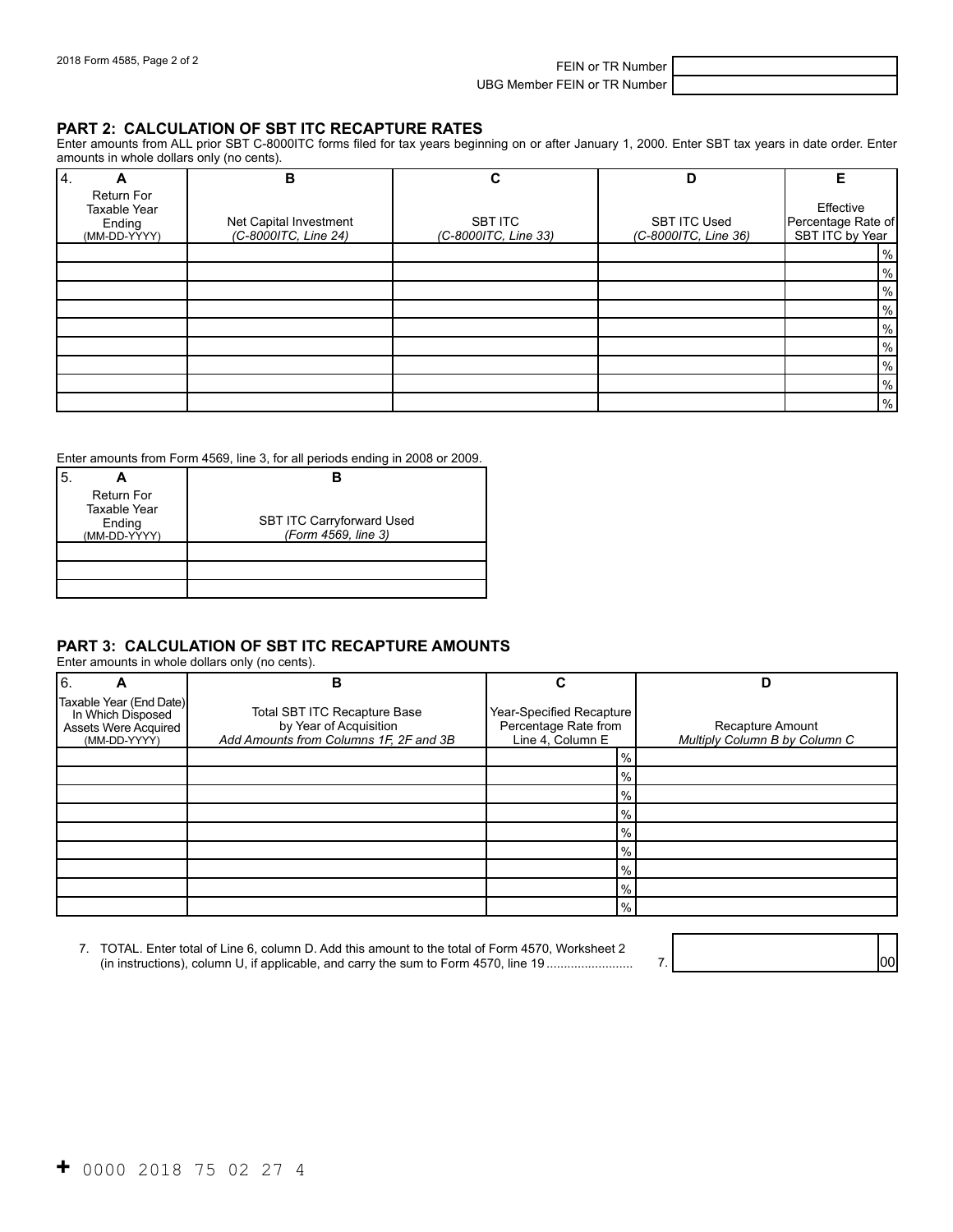## **Instructions for Form 4585 Michigan Business Tax (MBT) Investment Tax Credit Recapture From Sale of Assets Acquired Under Single Business Tax**

### **Purpose**

 To calculate the Investment Tax Credit (ITC) recapture amount for the disposition or transfer of tangible, depreciable real or personal property acquired in tax years beginning after 1999 and prior to 2008 which must be recaptured to the extent used and at the rate used under the Single Business Tax (SBT) or MBT. Form 4585 must be filed as a supporting form for the total recapture amount reported on the *MBT Credits for Compensation, Investment and Research and Development* (Form 4570).

 **NOTE:** Recapture is mandatory even if a taxpayer is otherwise not required to file a return because it does not meet the filing threshold of \$350,000.

## **Public Act 282 of 2014**

 **PA 282 of 2014** provides for a change to the Investment Tax Credit (ITC) Recapture. For assets purchased, acquired, or transferred into Michigan in a tax year beginning after December 31, 2007, that were sold or otherwise disposed of, or transferred outside Michigan during the tax year, recapture is now required to the extent and at the rate the credit was used under the MBT. The amount on line 7 of this form will be used on Form 4570. Taxpayers need to take special care to read the instructions for Form 4570, line 19.

#### **Line-by-Line Instructions**

*Lines not listed are explained on the form.* 

 **REMINDER: Report all amounts in whole dollars.** Round down amounts of 49 cents or less. Round up amounts of 50 cents or more. If cents are entered on the form, they will be treated as whole dollar amounts.

 Dates must be entered in MM-DD-YYYY format.

 **Name and Account Number:** Enter name and account number as reported on page 1 of Form 4567.

 **UBGs:** Complete one form for each member that disposed of capital assets that trigger SBT ITC credit recapture. Enter the Designated Member (DM) name in the Taxpayer Name field and the specific member of the UBG for which this form is filed on the line below. On the copy filed to report the DM's data (if applicable), enter the DM's name and account number on each line.

 **UBGs:** If capital asset subject to recapture is from a member that was not part of the group in the tax year the asset was acquired (and other years since the acquisition), take care to report in this line (and the others that pertain to years the member was not part of the group) information requested in each column only from the member's single filings, not the group's.

## **PART1: CALCULATION OF SBT ITC RECAPTURE BASES**

 In Part 1, compute the adjusted proceeds (proceeds include any

 benefit derived) from the disposition of tangible, depreciable real or personal property that was acquired in a tax year beginning after 1999 and prior to 2008, and the recapture for property moved out of state. The calculation of gross proceeds may be reduced by selling expenses. Lines 1, 2, and 3 represent three different categories of SBT ITC assets, categorized by type of asset or nature of disposition.

 **NOTE:** A sale of qualifying property reported on the installment method for federal income tax purposes causes a recapture of the entire gross proceeds in the year of the sale. The recapture is reduced by any gain reported in federal taxable income in the year of the sale. The gain attributable to the installment sale that is reported in subsequent years increases the credit base (or reduces other sources of recapture) for those years, and must be reported either on line 1, column C, or line 2, column C, based on the type of asset.

 **Line 1:** For depreciable tangible assets located in Michigan that were acquired or moved into Michigan after acquisition in a tax year beginning after 1999 and prior to 2008, and were sold or otherwise disposed of during the tax year, enter the following:

- **Column A:** Separate the depreciable tangible assets that were disposed of during the filing period by the tax year in which they were acquired. Use a separate row for each acquisition year. Enter the tax years of acquisition (end dates only) in chronological order, starting with the first tax year beginning after 1999. An acquisition year for which there were no dispositions of depreciable tangible assets during the filing period may be omitted. However, do not omit the acquisition year of depreciable tangible assets that have been sold on an installment method if gains attributable to installment payments received during the current filing period must be reported.
- **Column B:** Total gross proceeds from all depreciable tangible assets that were acquired in the same taxable year and disposed of during the filing period. If a qualifying asset was sold on an installment sale in a prior filing period, the entire sale price was reported for recapture purposes in the year of sale. Therefore, if a payment was received on that installment sale in the current filing period, do not report that amount as gross proceeds for this period. See Column C, however, with respect to the gain from that installment payment.
- **Column C:** Net total gains/losses reflected in federal taxable income from all depreciable tangible assets that were acquired in the same taxable year and disposed of during the filing period. Report also in column C any gain reflected in federal taxable income that is attributed to an installment payment received during the current MBT filing period, from a prior installment sale of an asset that was of a type and acquisition date covered by line 1. For property placed in service prior to January 1, 2008, gain reflected in federal taxable income is equal to the gain reported for federal purposes.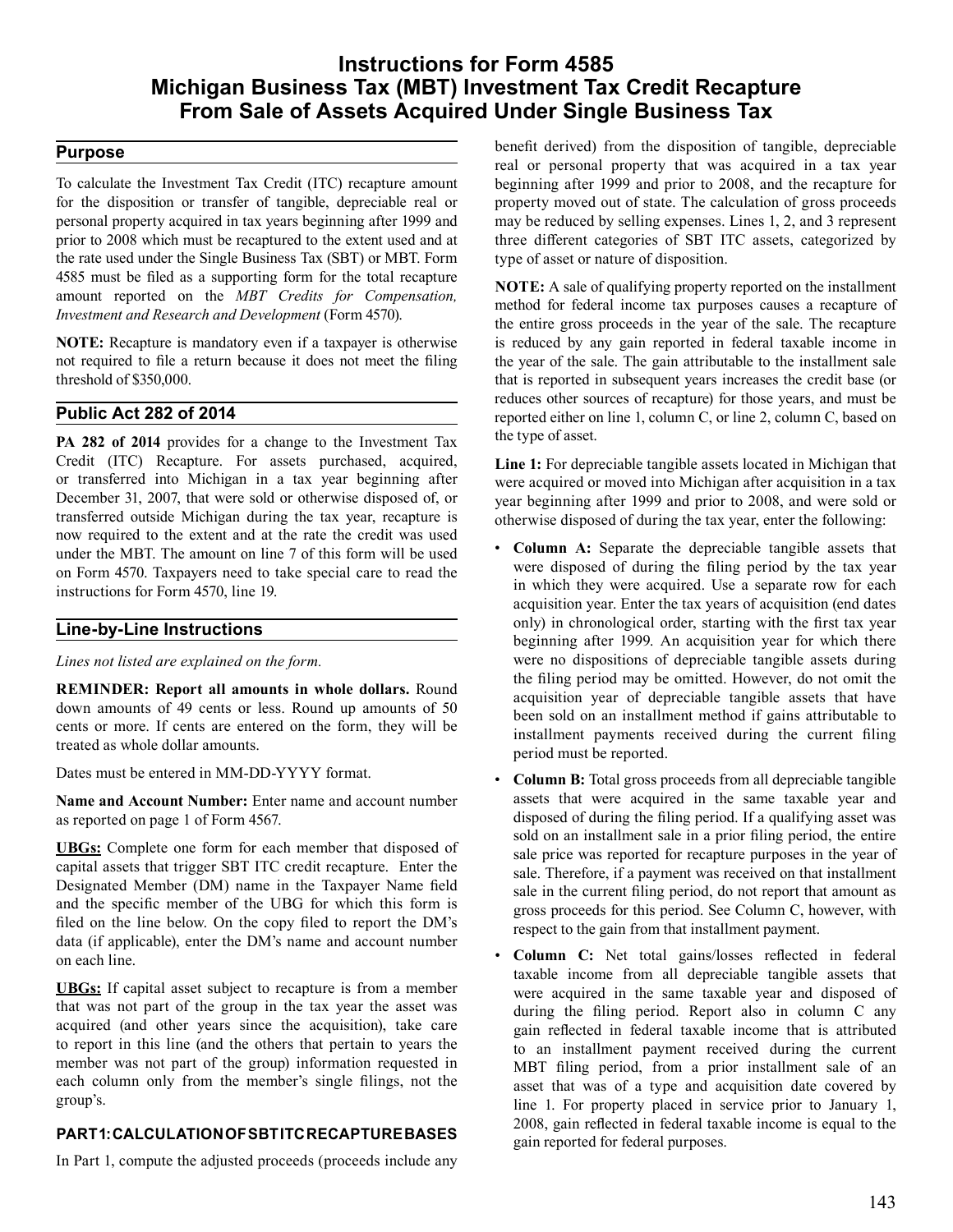Keep in your files a separate worksheet with the appropriate information regarding each depreciable tangible asset located in Michigan that was acquired or moved into Michigan after acquisition in a tax year beginning after 1999 and prior to 2008, and was sold or otherwise disposed of during the tax year. Sum the total gross proceeds and gain or loss for all disposed assets acquired in the same taxable year. Enter in this form only the total sum of gross proceeds and gain/loss grouped by taxable year the assets were acquired. Use one row per group of disposed assets acquired in the same taxable year. Start from the earliest acquisition year.

- **Column D:** Enter the apportionment percentage from Form 4567, line 11c. If not apportioning, enter 100 percent. Enter the same apportionment percentage for each row completed.
- **Column F:** Subtract column E from column B for each row. If column E is a loss, add its positive value to column B for each appropriate row. A loss in column E will increase the recapture base.

 **Line 2:** *Mobile tangible assets* are all of the following:

- Motor vehicles that have a gross vehicle weight rating of 10,000 pounds or more and are used to transport property or persons for compensation;
- Rolling stock (railroad freight or passenger cars, locomotives or other railcars), aircraft, and watercraft used by the owner to transport property or persons for compensation or used by the owner to transport the owner's property for sale, rental, or further processing;
- Equipment used directly in completion of, or in construction contracts for, the construction, alteration, repair, or improvement of property.

 For depreciable mobile tangible assets that were acquired in a tax year beginning after 1999 and prior to 2008, and were sold or otherwise disposed of during the tax year, enter the following:

- **Column A:** Separate the depreciable mobile tangible assets that were disposed of during the filing period by the tax year in which they were acquired. Use a separate row for each acquisition year. Enter the tax years of acquisition (end dates only) in chronological order, starting with the first tax year beginning after 1999. An acquisition year for which there were no dispositions of depreciable mobile tangible assets during the filing period may be omitted. However, do not omit the acquisition year of depreciable mobile tangible assets that have been sold on an installment method if gains attributable to installment payments received during the current filing period must be reported.
- **Column B:** Total gross proceeds from all depreciable mobile tangible assets that were acquired in the same taxable year and disposed of during the filing period. If a qualifying asset was sold on an installment sale in a prior filing period, the entire sale price was reported for recapture purposes in the year of sale. Therefore, if a payment was received on that installment sale in the current filing period, do not report that amount as gross proceeds for this period. See Column C, however, with respect to the gain from that installment payment.

 • **Column C:** Net total gains/losses reflected in federal taxable income from all depreciable mobile tangible assets that were acquired in the same taxable year and disposed of during the filing period. Report also in column C any gain reflected in federal taxable income that is attributed to an installment payment received during the current MBT filing period, from a prior installment sale of an asset that was of a type and acquisition date covered by line 2. For property placed in service prior to January 1, 2008, gain reflected in federal taxable income is equal to the gain reported for federal purposes.

 Keep in your files a separate worksheet with the appropriate information regarding each depreciable mobile tangible asset acquired in a tax year beginning after 1999 and prior to 2008, and sold or otherwise disposed of during the tax year. Sum the total gross proceeds and gain or loss for all disposed assets acquired in the same taxable year. Enter in this form only the total sum of gross proceeds and gain or loss grouped by taxable year the assets were acquired. Use one row per group of disposed assets acquired in the same taxable year. Start from the earliest acquisition year.

- **Column D:** Subtract figures in column C from figures in column B for each row. If column C is a loss, add its positive value to column B for each appropriate row. A loss in column C will increase the recapture.
- **Column E:** Enter the apportionment percentage from Form 4567, line 11c. Enter the same apportionment percentage for each row you have filled columns A through D.
- **Column F:** Multiply figures in column D by column E for each row.

 **Line 3:** For depreciable tangible assets other than mobile tangible assets acquired in tax years beginning after 1996 and prior to 2008, that were eligible for the ITC in tax years beginning after 1999 and prior to 2008, and were transferred outside Michigan during the tax year, enter the following:

- **Column A:** Separate the depreciable tangible assets other than mobile tangible assets that were transferred out of Michigan during the filing period by the tax year in which they were acquired. Use a separate row for each acquisition year. Enter the tax years of acquisition (end dates only) in chronological order, starting with the first tax year beginning after 1999. An acquisition year for which there were no transfers of depreciable tangible assets out of Michigan during the filing period may be omitted.
- **Column B:** Total sum of adjusted federal basis from all depreciable tangible assets acquired in the same taxable year and transferred out of Michigan during the filing period.

 Keep in your files a separate worksheet with the appropriate information regarding each depreciable tangible asset other than mobile tangible assets acquired in tax years beginning after 1999 and prior to 2008, that were eligible for the ITC in tax years beginning after 1999 and prior to 2008, and were transferred outside Michigan during the tax year. Sum the total adjusted federal basis for all such transferred assets acquired in the same taxable year. Enter in this form only the total sum of adjusted federal basis grouped by taxable year the assets were acquired. Use one row per group of such transferred assets acquired in the same taxable year. Start from the earliest taxable year.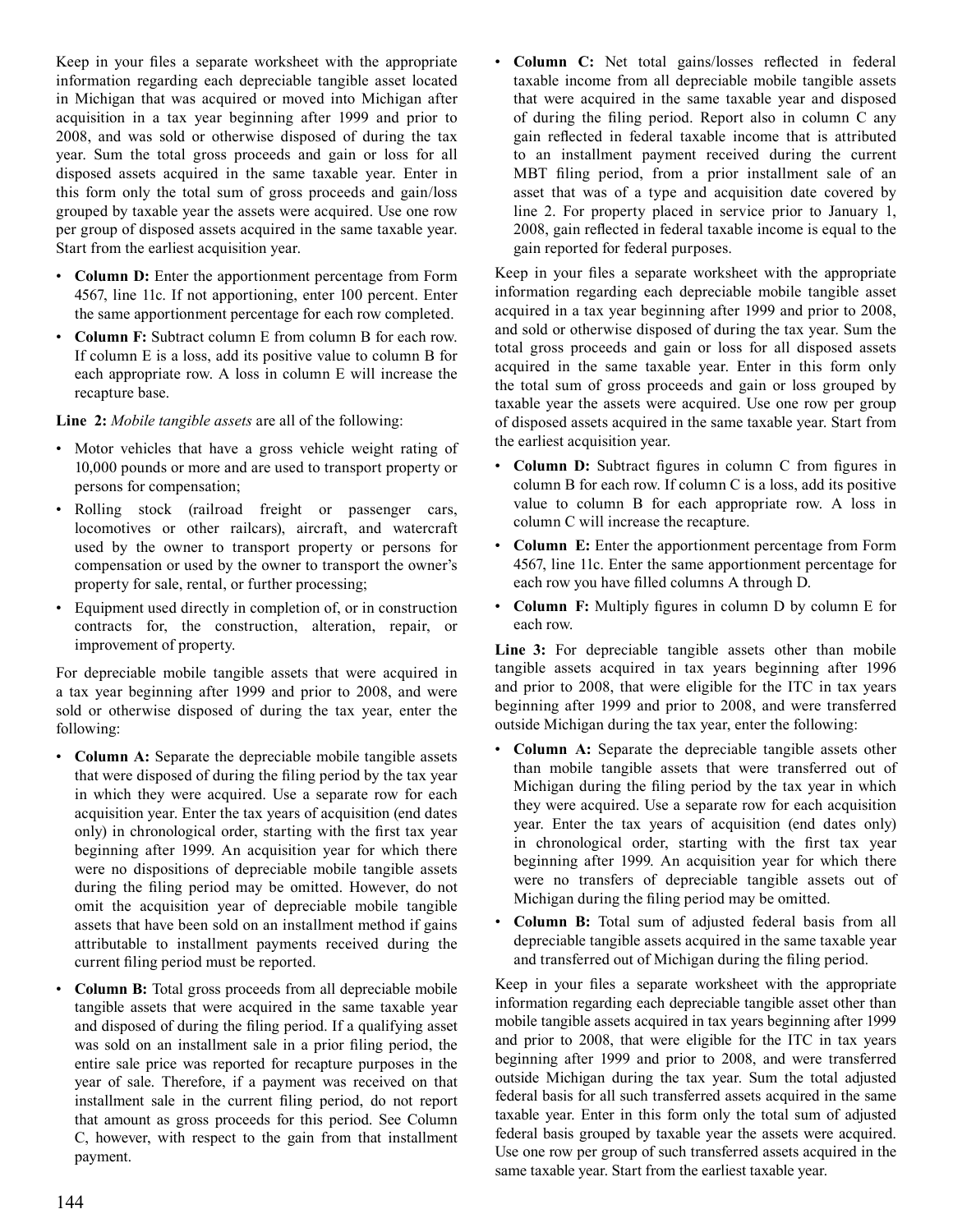#### **PART2:CALCULATION OFSBTITC RECAPTURERATES**

 Recapture rates can be calculated using any of 3 methods described in the "Method Summary Table" below. The Table highlights the methods' pros and cons. Choose your method, and follow the appropriate instructions to calculate the rates on line 4, column E.

 **NOTE:** Whichever method used, the calculated effective recapture rate of SBT ITC by year cannot be higher than the figure calculated under Method A for any year.

 **NOTE ON USING SIMPLEST METHOD:** When amount of SBT ITC used equals the amount of SBT ITC created, the three methods yield the same result. This occurs in any of the following situations:

- **Calendar year filer(\*):** 2009 *MBT Single Business Tax Credit Carryforwards* (Form 4569), lines 2 and 3, are equal for the latest 2009 tax year return filed;
- **Fiscal year filer(\*):** 2008 MBT Form 4569, line 4, equals zero for the latest 2009 tax year return filed;
- Filers**(\*\*)** who created SBT ITC credits and have filed an *MBT Simplified Return* (Form 4583) for either 2008 or 2009 tax year; or
- Filers**(\*\*)** who created SBT ITC credits, have NOT filed 2008 or 2009 MBT return, and have filed MBT return(s) for tax year(s) after 2009.

 *filed by the group.* **(\*)** *For UBGs, the condition applies only for groups where all members were included in every 2008 and 2009 MBT return* 

**(\*\*)** *Filers refers to single filers (non-UBGs) or UBG members in the current tax year who were not part of a group in 2008 or 2009 and were single filers then. To preserve the SBT credit carryforward from one year to the next the taxpayer is required to file Form 4567.*

 The simplest method that can be used is Method A. Taxpayers that meet any of the situations above should use Method A. It provides correct results using the least amount of data input from the taxpayer.

 Complete line 4 and line 5 according to the method chosen, as explained below:

- **Method A:** 
	- **Line 4, columns A through D:** Enter the tax year end date of each acquisition year of disposed assets that triggered SBT ITC recapture. (Those dates should be the same as appear in column A of lines 1-3.) For each year displayed in column A, enter Form C-8000ITC (*SBT Investment Tax Credit*) information required in the appropriate column, using return data specific from each applicable tax year. If the amount of column C is zero for a particular year, and the amount on C-8000ITC, line 10 for that year is larger than zero, taxpayers may not enter zero on column E if the taxpayers fall in either of the two categories explained below, and must do the appropriate calculations as follows:
	- 1) Taxpayers used the straight method to calculate the SBT liability for that taxable year: calculate the credit rate as instructed on C-8000ITC, line 26 for that taxable year, and enter the result on column E; or
	- 2) Taxpayer used the excess compensation reduction method to calculate the SBT liability for that taxable year: calculate the credit rate on C-8000ITC, line 26, for that taxable year; subtract the percentage found on C-8000S, line 6, from 100%, and multiply the result of that subtraction by the calculated credit rate on C-8000ITC, line 26. Enter the result on column E.
	- **Line 5, columns A and B:** Leave lines blank.

| <b>TYPE OF METHOD</b> | <b>PROS</b>                                                                                                                                                                                        | <b>CONS</b>                                                                                                                                                                                                                                                                                                                                                   |
|-----------------------|----------------------------------------------------------------------------------------------------------------------------------------------------------------------------------------------------|---------------------------------------------------------------------------------------------------------------------------------------------------------------------------------------------------------------------------------------------------------------------------------------------------------------------------------------------------------------|
| <b>Method A</b>       | Easy to calculate.<br>$\bullet$<br>Taxpayer or UBG member disposing of ITC<br>asset only need to enter information on line 4<br>for years in which assets that trigger recapture<br>were acquired. | • Method does not take into account the extent to<br>which the ITC was used.                                                                                                                                                                                                                                                                                  |
| <b>Method B</b>       | Takes into account the extent to which the ITC<br>$\bullet$<br>was used.                                                                                                                           | • Taxpayers must fill lines 4, 5, 6, Table I<br>at the end of the instructions, and enter<br>necessary information in Treasury webtool.<br>(www.michigan.gov/mbt4585tool)<br>Information on line 4 must be entered for all<br>years in which assets were bought and ITC<br>was claimed, whether or not those assets were<br>disposed in the current tax year. |
| <b>Method C</b>       | Taxpayers complete line 4, column E.                                                                                                                                                               | Taxpayer needs to develop own calculation<br>procedure that reflects the MBT statute. Retain<br>records to substantiate calculation.                                                                                                                                                                                                                          |

## **METHOD SUMMARY TABLE**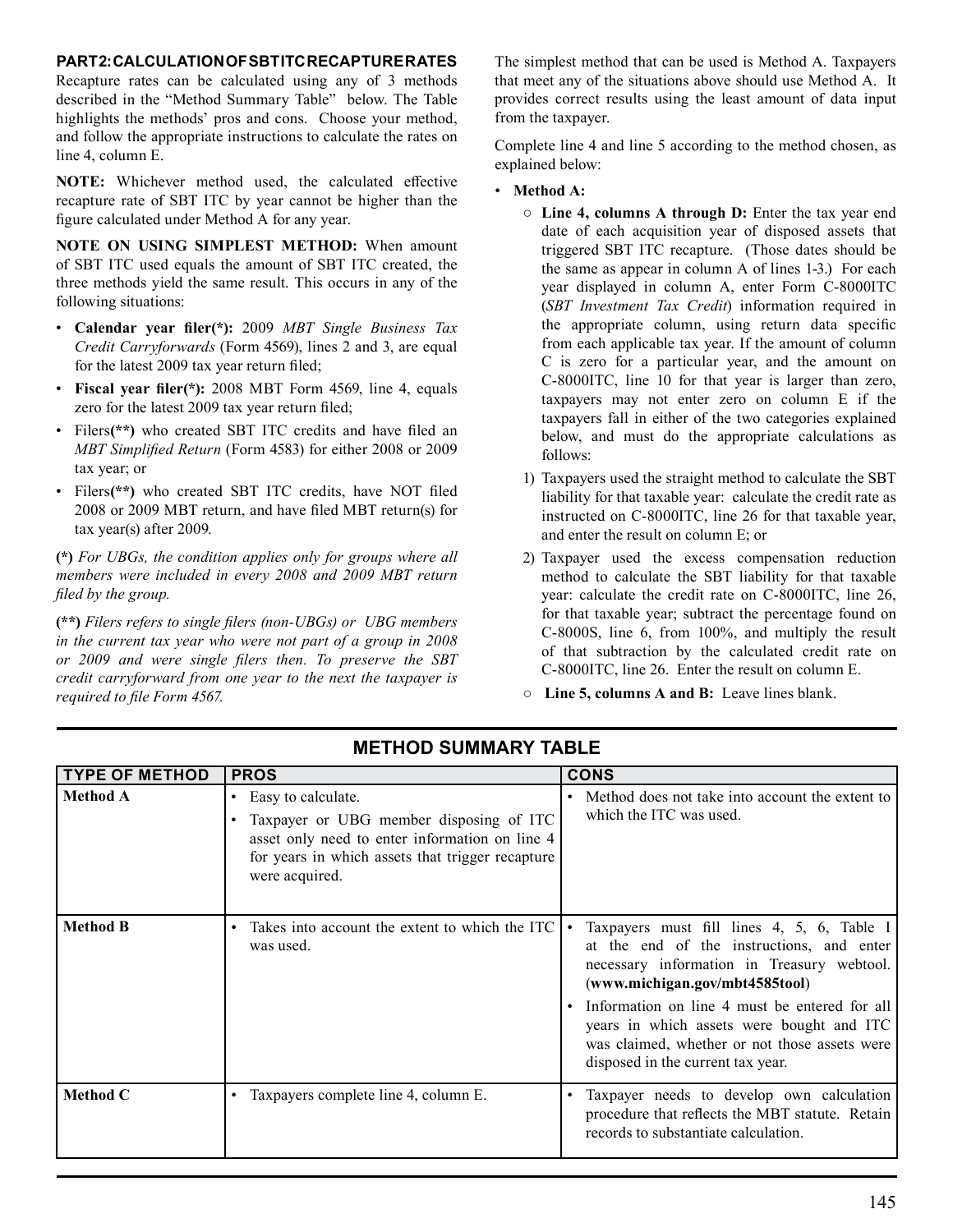- **Line 4, column E:** Divide the amount in column C by the amount in column B, for each taxable year in column A, and enter as a percentage.
- **Method B:** 
	- **Line 4, columns A through D:** Gather all C-8000ITC forms filed for tax years beginning on or after January 1, 2000. (If an amended C-8000ITC was filed, use the figures from the amended form, not the original.) Sort all the returns in chronological order of taxable year end date, from earliest to latest date. Starting with the Form C-8000ITC for the earliest applicable SBT filing period, enter the information requested on the table for each taxable year (use one row for each return).

 **NOTE:** For SBT tax years when the taxpayer filed a C-8000 (*SBT Annual Return*) with no C-8000ITC, or a C-8030 (*SBT Notice of No SBT Return Required*), enter on line 4A the taxable year end date, and enter zero for lines 4B, 4C, and 4D. Do not enter any information on lines 4A through 4D for SBT tax years in which the taxpayer filed nothing OR filed a C-8044 (*SBT Simplified Return*). If more than one return was filed for the same tax year (that is, the taxpayer filed an amended return), use only the information from the latest return filed for that tax year.

 ○ **Line 5, columns A and B:** Starting with Form 4569 for the earliest 2008 and latest 2009 applicable MBT filing period, enter the information requested on table. If more  than one return was filed for the same tax year (that is, the taxpayer filed an amended return), use only the information from the latest return filed for that tax year.

 **NOTE:** For MBT tax years the taxpayer filed Form 4567 and no Form 4569, enter on line 5A the taxable year end date, and enter zero for line 5B. Do not enter any information on lines 5A and 5B for MBT years in which the taxpayer filed nothing or filed a Form 4583. See **Note on Using Simplest Method** under the heading **Calculation of SBT ITC Recapture Rates** on these instructions. Not filing a Form 4567 does not allow a taxpayer to preserve SBT credit carryforward from one year to the next.

 **UBGs:** During tax years ending in 2008 and 2009, UBG groups were allowed to offset the group liability by claiming member's SBT ITC credit carryforward. When completing line 5, column B, enter the portion of the total group SBT ITC credit carryforward used by the group for each year that pertains to the specific member that is completing Form 4585. If the member completing Form 4585 was not part of a UBG in 2008 and/or 2009 tax years, and filed as a non-UBG filer, take care to report on lines 5A and 5B information from the member's singly filed returns. Likewise, if the member completing Form 4585 was part of another UBG in 2008 and/or 2009 tax years, take care to report on line 5A and 5B member information resulting from using the other UBG's returns information.

 **Example:** In 2008, group ABC files MBT return claiming

#### **Table I: Determining Credit Amount that Offsets Credit Recapture**

| -                                                                                               | В                                                                      |                                                                                                             |                                                                 |
|-------------------------------------------------------------------------------------------------|------------------------------------------------------------------------|-------------------------------------------------------------------------------------------------------------|-----------------------------------------------------------------|
| Taxable Year<br>(End Date)<br>In Which MBT ITC<br>Disposed Asset Was<br>Acquired<br>(MM-DD-YYY) | <b>SBT Capital</b><br><b>Investment Amount</b><br>(C-8000ITC, line 10) | <b>SBT ITC Credit Rate</b><br>Divide line 4, column C,<br>by line 4, column B<br>(See Instructions if zero) | Gross SBT ITC Credit Amount<br>Multiply column B<br>by column C |
|                                                                                                 |                                                                        |                                                                                                             |                                                                 |

| !8. |                                           |                                                                                  |                                                                 |                                                                              |
|-----|-------------------------------------------|----------------------------------------------------------------------------------|-----------------------------------------------------------------|------------------------------------------------------------------------------|
|     | Taxable Year<br>(repeat from<br>column A) | <b>SBT Recapture Capital</b><br><b>Investment Amount</b><br>(C-8000ITC, line 23) | Gross SBT ITC Credit Recapture<br>Multiply column F by column C | <b>SBT Recapture Amount Offset</b><br>by Credit<br>Lesser of columns D and G |
|     |                                           |                                                                                  |                                                                 |                                                                              |

| I9. |                                           |                                                                              |                                                                |                                                                                             | M                                                                                                                  |
|-----|-------------------------------------------|------------------------------------------------------------------------------|----------------------------------------------------------------|---------------------------------------------------------------------------------------------|--------------------------------------------------------------------------------------------------------------------|
|     | Taxable Year<br>(repeat from<br>column A) | <b>SBT ITC Credit Amount</b><br>That offsets SBT liability<br>(from webtool) | <b>Total SBT ITC Credit Amount Used</b><br>Add columns J and H | <b>Extent Credit Used Rate</b><br>Divide column K<br>by column D<br>(cannot be more than 1) | <b>SBT ITC Recapture Rate</b><br>Multiply columns C<br>and L. Carry amount to<br>Worksheet 4a, line 4,<br>column E |
|     |                                           |                                                                              |                                                                |                                                                                             |                                                                                                                    |
|     |                                           |                                                                              |                                                                |                                                                                             |                                                                                                                    |
|     |                                           |                                                                              |                                                                |                                                                                             |                                                                                                                    |